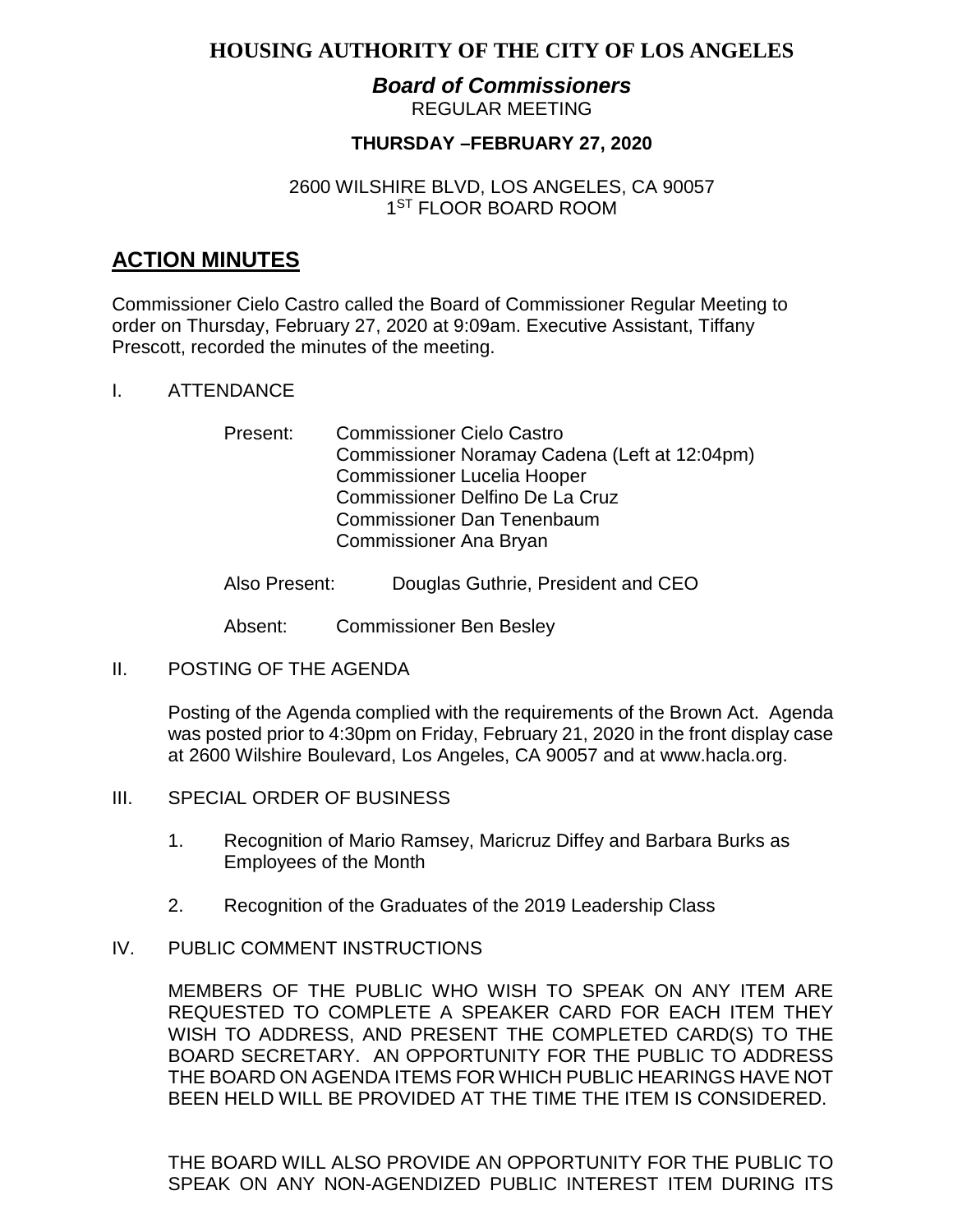GENERAL PUBLIC COMMENT PERIOD HELD PRIOR TO ADJOURNMENT AFTER ALL AGENDIZED ITEMS HAVE BEEN DISCUSSED. TESTIMONY SHALL BE LIMITED IN CONTENT TO MATTERS WHICH ARE WITHIN THE SUBJECT MATTER JURISDICTION OF THE BOARD. THE BOARD MAY NOT TAKE ANY ACTION NOR ENGAGE IN ANY DISCUSSION ON MATTERS PRESENTED DURING THIS GENERAL PUBLIC COMMENT PERIOD.

THE PURPOSE OF PUBLIC COMMENT IS TO ALLOW THE PUBLIC TO ADDRESS THE BOARD AND THE BOARD IS INTERESTED IN HEARING FROM MEMBERS OF THE PUBLIC, STAKEHOLDERS AND INTERESTED PARTIES. HOWEVER, SPEAKERS ARE ASKED TO EXERCISE COURTESY AND CONSIDER THE RIGHTS OF OTHER SPEAKERS BY ADHERING TO THE TIME LIMITS SET FORTH AND IF POSSIBLE REFRAIN FROM UNNECESSARY REPETITION IN THEIR COMMENTS. TO ENSURE THE BOARD OF COMMISSIONERS CAN HEAR ALL PUBLIC COMMENT, SPEAKERS WILL BE PROVIDED TWO MINUTES TO SPEAK ON AN AGENDA ITEM AS WELL AS TWO MINUTES OF GENERAL PUBLIC COMMENT UNLESS OTHERWISE PROVIDED BY THE BOARD CHAIRPERSON. THOSE SPEAKERS REQUIRING INTERPRETATION SERVICES WILL BE PROVIDED TWICE THE TIME ALLOCATED TO SPEAKER'S NOT REQUIRING TRANSLATION SERVICES. ANY SPEAKER WHO COMPLETES A SPEAKER REQUEST CARD MAY CEDE THEIR TIME TO ANOTHER SPEAKER.

# V. PRESIDENT AND CEO ADMINISTRATIVE REPORT

1. Monthly Oral Report

# VI. BOARD BUSINESS ITEMS

- A. Items for Discussion
	- 1. Oral Report on HACLA's Permanent Supportive Housing Programs for the Homeless
	- Contact: Carlos VanNatter, Director of Section 8

# **Informational item only**.

2. Section 3 Annual Report

Contact: Howard Baum, Deputy Legal Counsel

#### **Informational item only**

3. Proposed Resolution Authorizing the Housing Authority of the City of Los Angeles to Declare its Official Intent (The Inducement) to Issue, Solely as Conduct Bond Issuer, One or More Series of Revenue Bonds of the Authority in an Aggregate Principal Amount Not to Exceed \$44.40 Million to Finance and Refinance All or a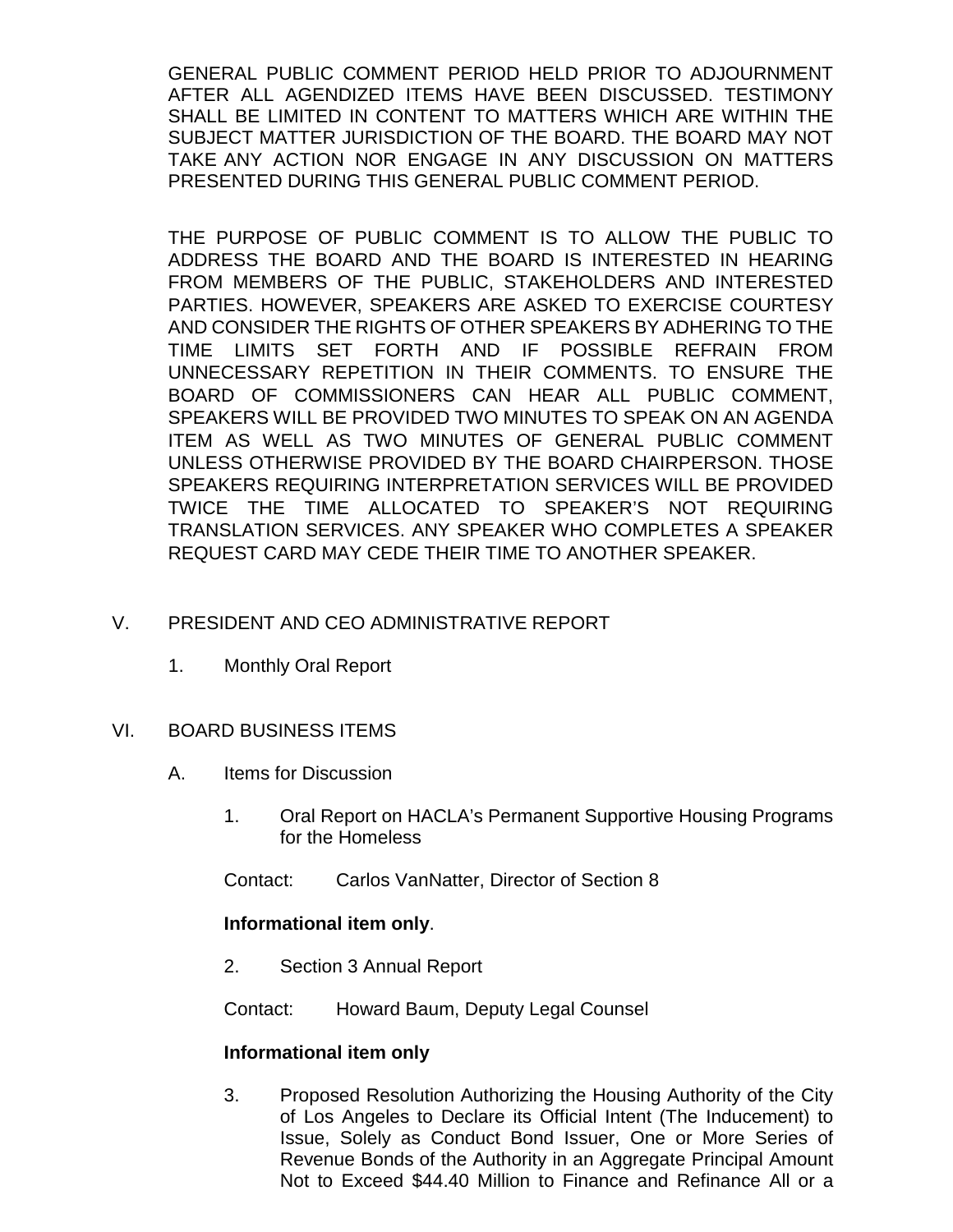Portion of the Cost of the Redevelopment, Rehabilitation, Construction, and Equipping of Jordan Downs Phase S2, and to Undertake Various Actions in Connection Therewith

- Purpose: To assist in making low interest rate financing available for the redevelopment and rehabilitation of Jordan Downs Phase S2.
- Contact: Jenny Scanlin, Chief Strategic Development Officer

| Action: | <b>APPROVED</b>                       |
|---------|---------------------------------------|
|         | Motioned: Commissioner Lucelia Hooper |
|         | Seconded: Commissioner Dan Tenenbaum  |

6 AYES, 0 NAYS, 1 ABSENT, Motion Carried

- 4. Proposed Resolution Authorizing the President and CEO to Enter Into a Disposition and Development Agreement, a Long-Term Ground Lease, Purchase Option and Right of First Refusal, Authority Acquisition Loan Agreement, Authority Bridge Loan Agreement with Jordan Downs Phase S3, LP and a RAD Use Agreement with the U.S. Department of Housing and Urban Development and Jordan Downs Phase S3, LP for the Development of Jordan Downs Phase S3, A 92-Unit Affordable Residential Development with Community Amenities, Authorizing Up to \$5,600,000 Towards the Financing of the Phase, and the Execution of Related Documents and Agreements and to Undertake Various Actions in Connection Therewith
- Purpose: To execute the DDA and Ground Lease with the Developer for the development of Phase S3 of the Jordan Downs Redevelopment Project and execute all other Authority documents connected with the Project, as required by HUD and effectuate the financial construction closing for the Project.
- Contact: Jenny Scanlin, Chief Strategic Development Officer

# Action: **APPROVED**<br>Motioned: Commissione

Commissioner Delfino De La Cruz Seconded: Commissioner Dan Tenenbaum

6 AYES, 0 NAYS, 1 ABSENT, Motion Carried

- 5. Proposed Resolution Authorizing the President and CEO to Request and Negotiate a Three-Year Waiver and Use Agreement for Calendar Years 2021-2023 and to Amend the Calendar Year 2018-2020 Use Agreement with the City of Los Angeles for the Housing Authority's Payment In Lieu of Taxes
- Purpose: To submit a waiver to and obtain a use agreement from the City of Los Angeles for the use of Payment in lieu of Taxes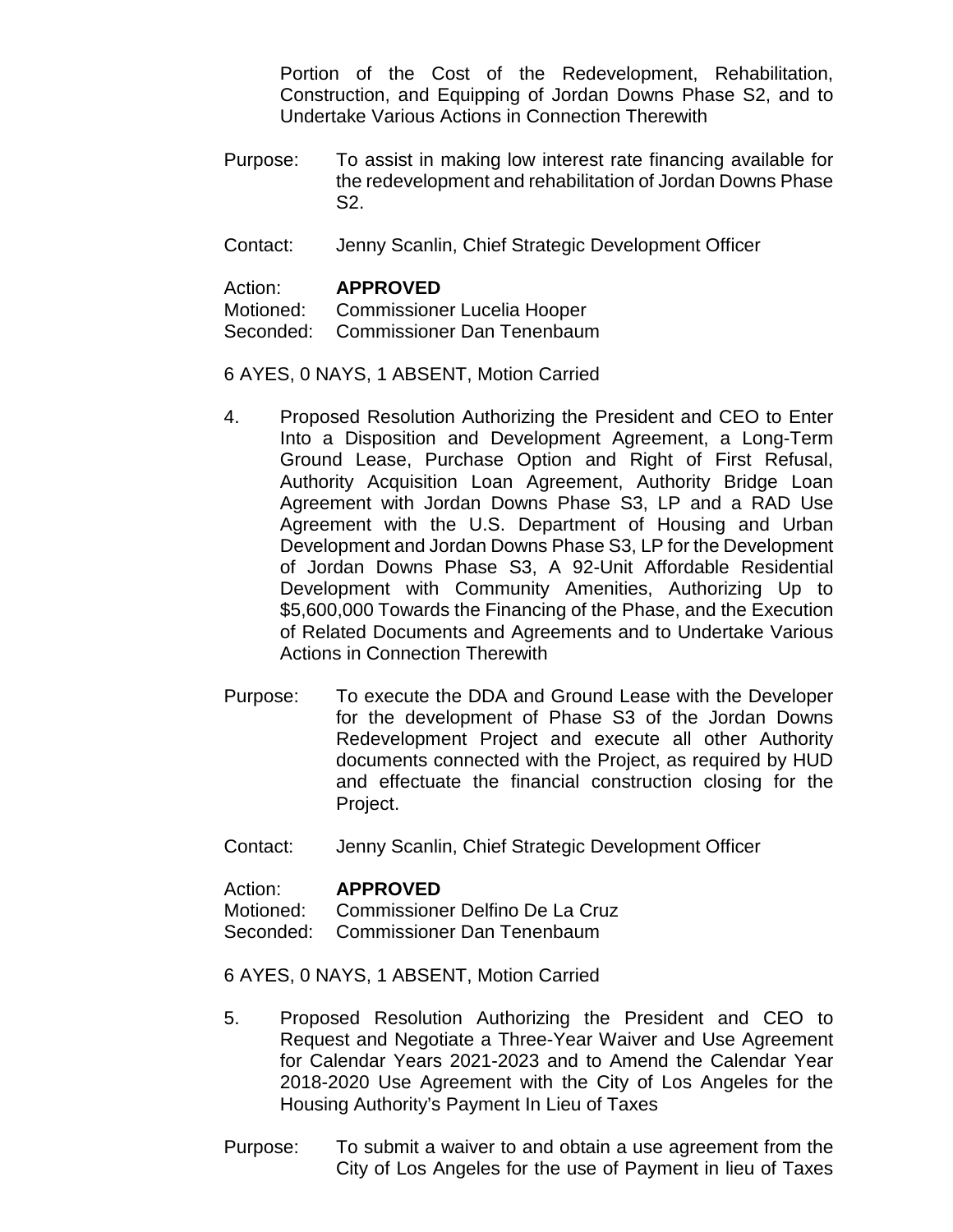funds to provide various services to public housing residents including: youth employment, public safety infrastructure, digital literacy and access, enriched recreation and education programming for youth, and open space improvements.

Contact: Marlene Garza, Chief Administrative Officer

# Action: **APPROVED**

Motioned: Commissioner Lucelia Hooper Seconded: Commissioner Delfino De La Cruz

5 AYES, 0 NAYS, 2 ABSENT, Motion Carried

B. Consent Items

Routine business items are assigned to the consent agenda. These items will be approved by the Board in one motion. A Commissioner may request any consent agenda item be removed, discussed or acted upon separately. Items removed from the consent agenda for separate action will be considered in the "Excluded Consent Items" section below.

- 1. Proposed Resolution Authorizing the President and CEO to Execute an Agreement with Mythics, Inc. to Purchase Software, Annual Maintenance and Technical Support Services for the ORACLE E-Business Suite, for a Total Contract Amount Not-to-Exceed \$1,700,000 for a Five Year Term
- Purpose: To purchase software, annual maintenance and technical support services for the ORACLE e-Business Suite by leveraging the OMNIA Partners/Maricopa County contract with Mythics, Inc. No. 180233-002.
- Contact: Luis Yataco, Director of Information Technology

#### Action: **APPROVED**

Motioned: Commissioner Lucelia Hooper

Seconded: Commissioner Dan Tenenbaum

5 AYES, 0 NAYS, 2 ABSENT, Motion Carried

- 2. Proposed Resolution Adopting the "Lactation Accommodation Policy" as Part of the Housing Authority of the City of Los Angeles' Manual of Policy and Procedure
- Purpose: To adopt the proposed Lactation Accommodation Policy as part of the Housing Authority of the City of Los Angeles' Manual of Policy and Procedures. California Senate Bill 142 amends California Labor Code section 1030 significantly expanding an employer's obligation to provide lactation accommodations in addition to developing and implementing a policy regarding lactation accommodation.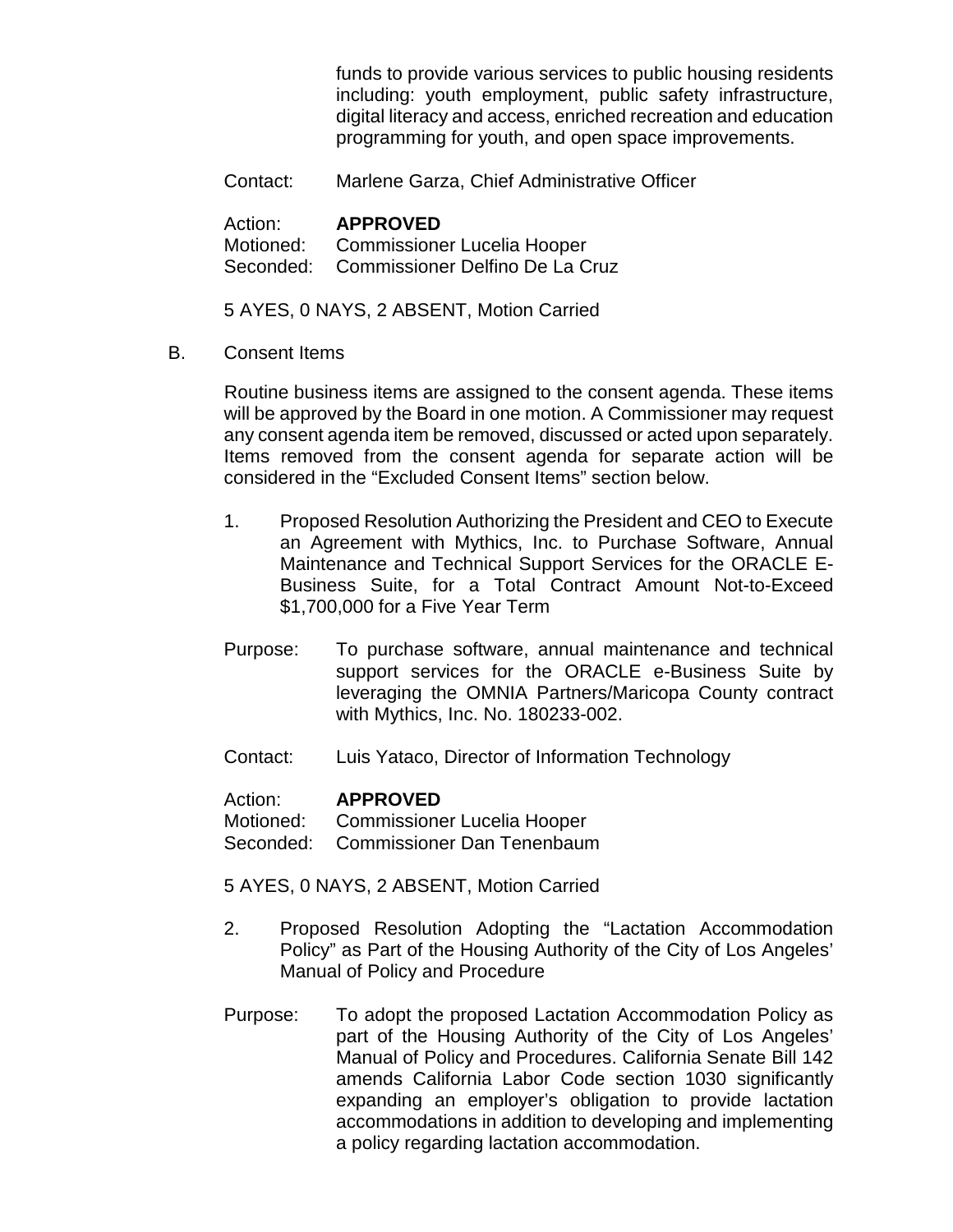Contact: Annie Markarian, Director of Labor & Employee Relations

Action: **APPROVED**<br>Motioned: Commissione Commissioner Lucelia Hooper Seconded: Commissioner Dan Tenenbaum

#### 5 AYES, 0 NAYS, 2 ABSENT, Motion Carried

- 3. Proposed Resolution Approving for Purposes of Section 147(F) of the Internal Revenue Code of 1986 the Issuance of Private Activity Bonds or Notes by the Housing Authority of the City of Los Angeles, Solely as Conduit Bond Issuer, to Finance the Acquisition, Construction, Redevelopment, Rehabilitation and Equipping of Jordan Downs Phase S2
- Purpose: To assist in making low interest rate financing available for the redevelopment and rehabilitation of Jordan Downs Phase S2. The Housing Authority of the City of Los Angeles will serve in the capacity of a conduit issuer of private activity bonds, notes or other debt to finance the Development.
- Contact: Jenny Scanlin, Chief Strategic Development Officer

#### Action: **APPROVED**

Motioned: Commissioner Lucelia Hooper<br>Seconded: Commissioner Dan Tenenbaur

Commissioner Dan Tenenbaum

5 AYES, 0 NAYS, 2 ABSENT, Motion Carried

4. Vision Plan Update: 4<sup>th</sup> Quarter 2019 Data Visualization

## **RECEIVE AND FILE**

Contact: Jenny Scanlin, Chief Strategic Development Officer

Action: **APPROVED** Motioned: Commissioner Lucelia Hooper Seconded: Commissioner Dan Tenenbaum

5 AYES, 0 NAYS, 2 ABSENT, Motion Carried

- C. Excluded Consent Agenda Items B5
	- B5. Annual Update on the Workforce Development Unit

## **RECEIVE AND FILE**

Contact: Jenny Scanlin, Chief Strategic Development Officer Jennifer Thomas Arthurs, Assistant Director of Strategic **Development**